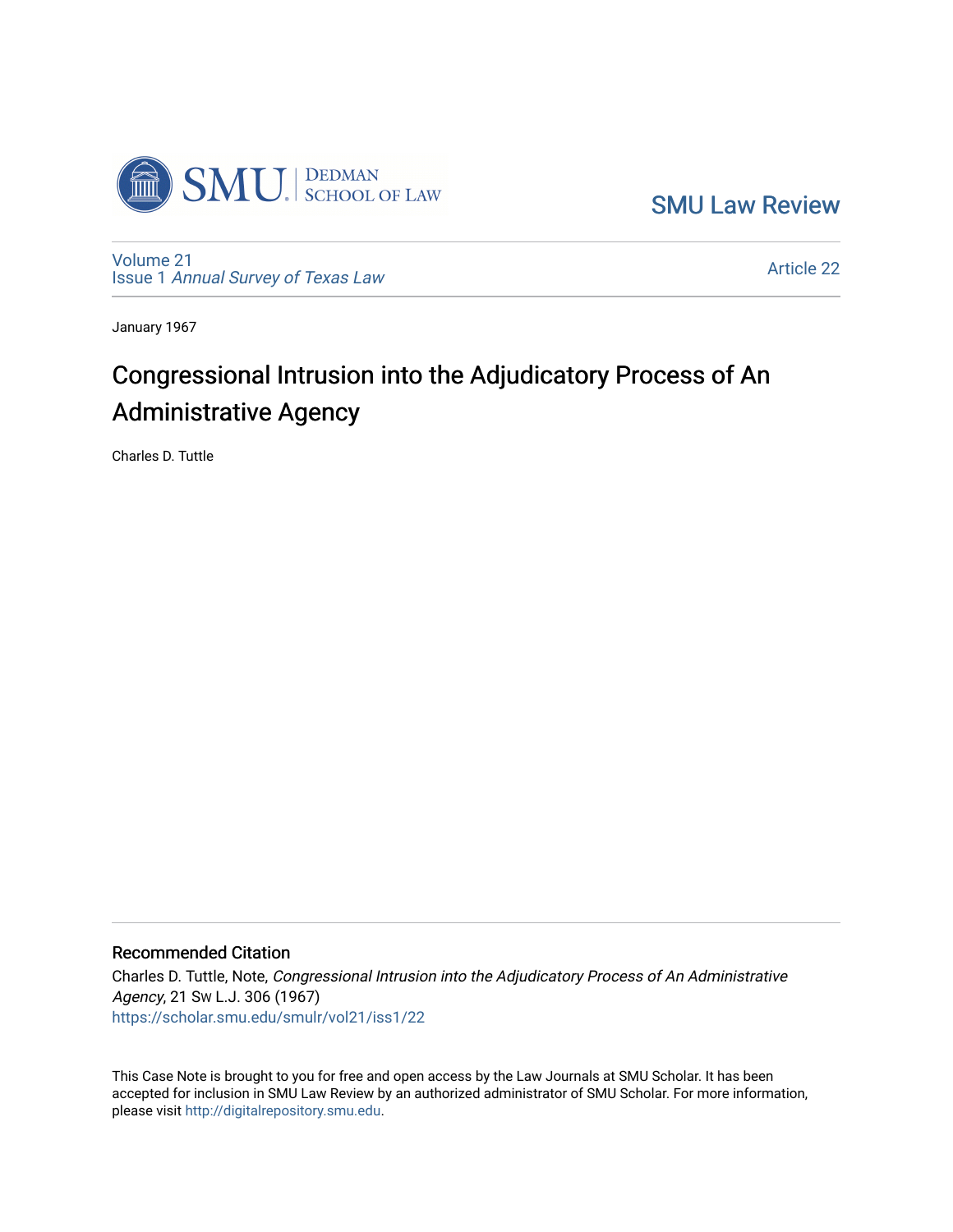## **NOTES**

### Congressional Intrusion Into the Adjudicatory Process of an Administrative Agency

During 1951 and *1952* the Pillsbury Company acquired two of its compctitors. Shortly thereafter the Federal Trade Commission issued a complaint against Pillsbury alleging violation of section *7* of the Clayton Act, as amended by the Cellar-Kefauver Antimerger Act of 1950.' On an interlocutory appeal in 1953 the Commission held, *inter alia,* that the "rule of reason"<sup>2</sup> should be applied under section 7 instead of the "per se" doctrine' advocated by its counsel. Because the Government had made a prima facie showing under this test, the case was remanded to the hearing examiner to give Pillsbury an opportunity to introduce countervailing evidence. In 1955, subsequent to the interlocutory opinion, but long before the examiner had made his initial decision on the merits and the Commission had made its final decision, the chairman and several members of his staff appeared before a Senate subcommittee.<sup>4</sup> Questions were posed and comments made by Senator Kefauver, Senator Kilgore, and other members of the subcommittee in which they forcefully expressed their own opinions that congressional intent required application of the per se doctrine.' Subcommittee members spoke as if certain basic facts had been determined, even though these facts were still being litigated. During questioning by Senator Kefauver, Commission Chairman Howrey declared himself disqualified for the remainder of the litigation because of his reaction to the inquiry made into his mental processes relative to the case.

*Pillsbury* was a pioneer case under section 7, as amended.

Under the rule of reason, an examination is made into all relevant factors in order to ascertain

the probable economic consequences of the merger.<br><sup>3</sup>Under the per se doctrine, illegality is established and no further proof need be introduced in support of the complaint where a showing is made that a company having a substantial share of the business has acquired the assets of competitors and that the resulting merged entity has a substantially larger share of the market than the acquiring company previously **had.**

<sup>&</sup>lt;sup>4</sup> The persons present at the subcommittee hearings and the positions they then occupied were as follows: FTC Chairman, Edward F. Howrey, the only Commission member who disqualified himself during the hearings; Robert P. Secrest, a commissioner both at the time of the hearings in question and at the time of the Commission's final decision in **1960;** Earl W. Kintner, General Counsel to the Commission at the time of the 1955 hearings, Chairman of the Commission at the time of the Commission's final decision and, in fact, author of the final *Pillsbury* decision; Joseph **E.** Sheehy, Director of the Bureau of Litigation at the time of the hearings, whose then assistant, Mr. William C. Kern, was a commissioner at the time of the final *Pillsbury* decision. See note **35** *infra.*

<sup>&</sup>lt;sup>5</sup> The subcommittee evidently felt "that there was no need to carry on the long and compli-<br>cated inquiry into all the surrounding matters reflecting on the conditions in the industry if the cated inquiry into all the surrounding matters reflecting on the conditions in the industry if the Commission should determine that there was a substantial acquisition . . . and that monopolies ought to be stopped quickly, and that Congress did not intend for the Commission to apply the 'rule of reason'." 354 **F.2d** at 956.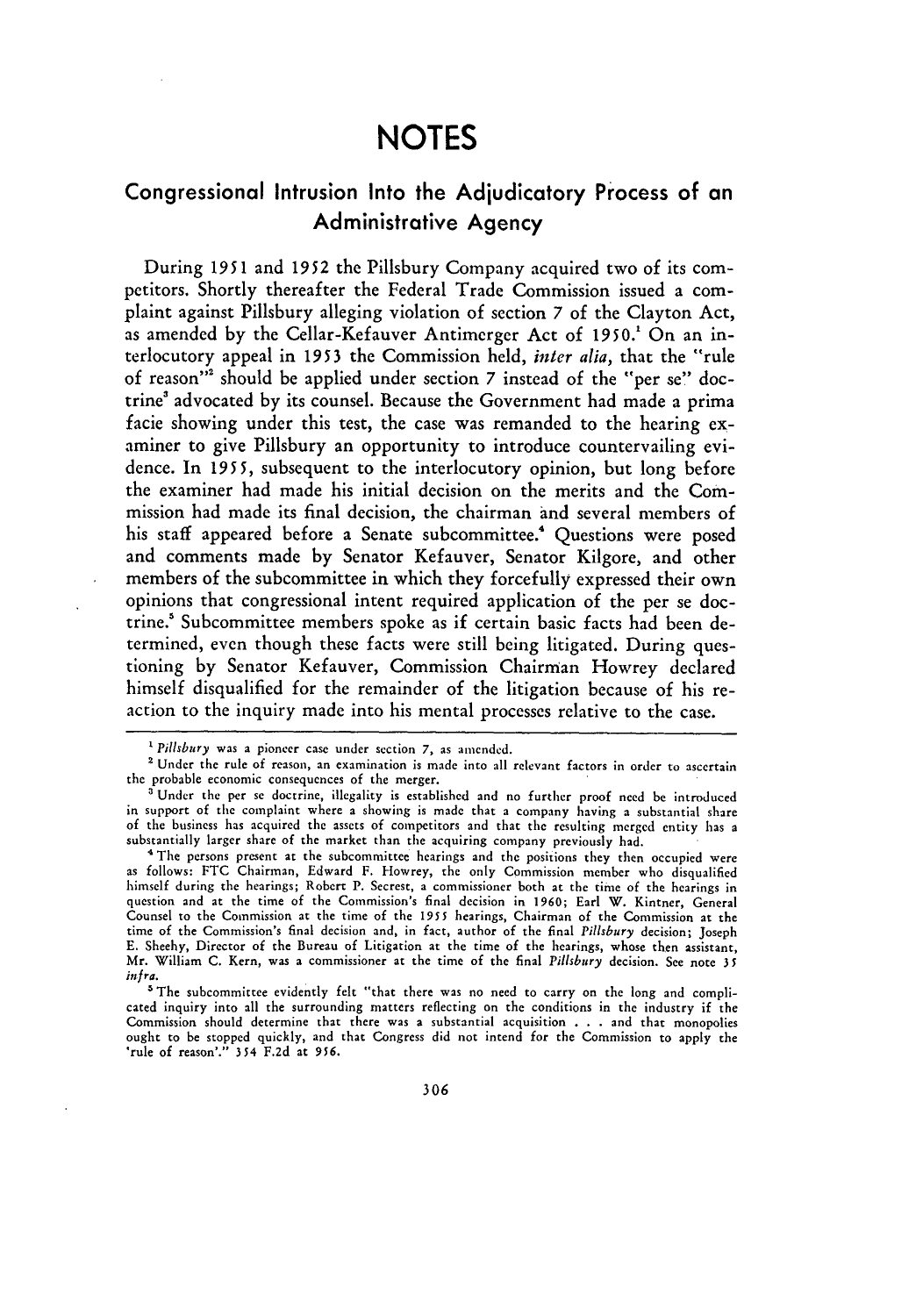The Commission made its final decision in **1960,** holding that Pillsbury's acquisitions violated section **7.** Divesture of the acquired business was ordered, and Pillsbury appealed directly to the United States Court of **Ap**peals for the Fifth Circuit.! *Held, reversed and remanded:* **A** searching examination of members of an administrative agency **by** a congressional subcommittee and response thereto **by** agency members as to how and why a decision should be reached in a case still pending, and criticism of the members for having reached the "wrong" decision in an interlocutory phase of the case constitutes an improper intrusion into the adjudicatory processes of the agency and a denial of due process to the defendant. Pillsbury Co. v. *FTC,* 354 **F.2d 952** (5th Cir. **1966).**

### **I. DUE PROCESS IN ADMINISTRATIVE LAW**

**A** basic requirement of due process is a fair trial in a fair tribunal.! The Supreme Court, recognizing that fairness requires an absence of actual bias,' has stated that "every procedure which would offer a possible temptation to the average man as a judge **...** not to hold the balance nice, clear and true between the State and the accused, denies the latter due process of law."' The existence of *ex parte* contacts may prevent a fair trial and constitute a violation of due process."0 Rules have been established to prevent this type of contamination of adversary proceedings, e.g., canon **17** of the *American Bar Association Canons of Judicial Ethics* prohibits judges

'In *re* Murchison, 349 U.S. 133, **136** (1955); Offutt v. United States, 348 U.S. **11, 14 (1954);** Ohio Bell Tel. Co. v. Public Util. Comm'n, **301** U.S. 292, 304 **(1937);** Morgan v. United States, 298 U.S. 468, 480 (1936).<br><sup>8</sup> 240 U.S. 468, 480 (1936).

'Tumey v. Ohio, 273 **U.S. 510, 532 (1927).**

<sup>10</sup> In a trial-type hearing, two or more parties present evidence which is subject to crossexamination **and** rebuttal, and from the record created, the tribunal reaches a decision. **I** DAVIS, ADMINISTRATIVE LAW **§ 7.01,** at 407 **(1958).** "The **key** to a trial is opportunity of each party to know and to meet the evidence and the argument on the other side." Ibid. **"In its more usual** sense, ex parte means that an application is made by one party to a proceeding in the absence of<br>the other." BLACK, LAW DICTIONARY 662 (4th ed. 1951). Pillsbury involved ex parte contacts in the sense that Pillsbury was not required to be given notice of the congressional hearings concerning its case nor allowed to participate therein. **See** Peck, *Regulation and Control of Ex Parte Communications With Administrative Agencies, 76 HARV. L. REV. 233, 235 (1962), con*cerning the problem of what constitutes undesirable ex parte communications:

Agency actions may be under consideration, of course, in what would be any of the three traditional branches of government. The lines of demarcation between those branches have an uncertain quality which renders **it** difficult to determine whether receipt of a communication should be condemned by standards comparable to those applied to judicial proceedings, **or.** commended as the diligent action of a legislator or executive officer seeking to inform himself fully in order that he may better serve the public. The complications are increased by consideration of the relationship between the agencies and the legislature which created them and delegated powers to them. Likewise a source of ambiguity are the unresolved problems of the role of legislators as representatives and protectors of **the** interests of their constituents. Ephemeral as the harm of a communication may be in a particular proceeding, the overriding demand is that law not only **be,** but also appear to **be,** justly administered.

<sup>&#</sup>x27;This procedure is authorized by 15 U.S.C. *§§* 21(c), 45(c) **(1964).**

<sup>&#</sup>x27;349 **U.S.** at **136.**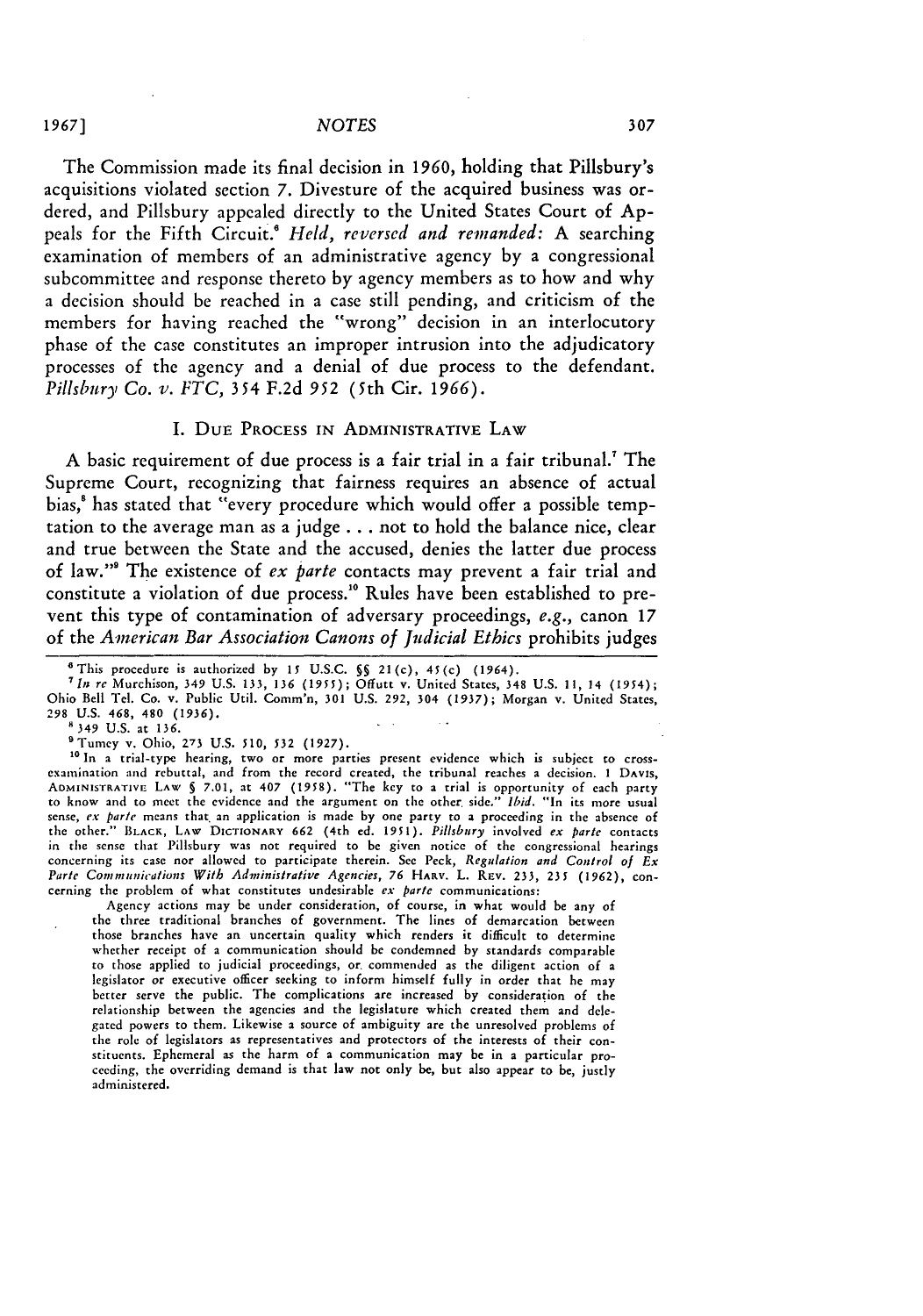from allowing ex *parte* presentations except where provided **by** law. For governmental agencies the Federal Administrative Procedure Act" prohibits *cx* parte dealings concerning issues of fact on the part of presiding administrative officers. It has been proposed that a command, with content similar to canon **17,** covering issues of law as well as fact, should be applied to all administrators because of the similarity between administrative and judicial adjudications." The President's **1962** Administrative Conference urged each agency to adopt a formal code of behavior governing  $ex$ parte conduct.'" The suggested code would define the persons engaged in the decision making process, draw the line between proper and improper communications with those persons at the commencement of a formal proceeding, and establish a procedure for disclosing in the record any improper communications. <sup>4</sup>

Courts generally look with greater disfavor upon applications to disqualify administrative officials than on applications to disqualify judges and jurors.'" However, in a case involving bias on the part of the examiner, the Fifth Circuit has stated, "the rigidity of the requirement that the trier be impartial and unconcerned in the result applies more strictly to an administrative adjudication where many of the safeguards have been relaxed."'" Regardless of the approach, the hearing may not be vitiated even though contamination exists. **By** invoking the rule of necessity, courts often hold that judges or officers who are disqualified must nevertheless

Administrative Procedure Act, **60** Stat. 240 (1946), *5* U.S.C. § 1004(c) (1964).

<sup>&</sup>lt;sup>12</sup> Note, *The Supreme Court, Congressional Investigations, and Influence Peddling, 33 N.Y.U.L.* REv. *796,* 806-07 (1958).

<sup>&</sup>lt;sup>13</sup> S. Doc. No. 24, 88th Cong., 1st Sess. 173-205 (1962). The stated purpose of Recommendation No. *16* is to protect the administrative process from improper influence. **"** *Report of General Committee on Administrative Process,* 2 A.B.A. REP. 4, *5* (1965). Among

the eight major independent regulatory agencies, five, *viz.,* the ICC, CAB, FTC, FPC, and SEC, have adopted a code along the lines of Recommendation No. **16;** in early 1964, the FCC and FMC each proposed a rule patterned after Recommendation No. **16** but as yet have not promulgated a rule; the NLRB has as yet taken no action to implement Recommendation No. **16.** The provisions *oi* the codes adopted **by** the five agencies put agency personnel as well as outside parties and counsel on notice of the agency's intent to preserve the integrity of the record in a hearing where

notice and a record is required.<br><sup>13</sup> Regulatory commissions have been invested with broad powers within the sphere of duty assigned to them **by** law. Even in quasi-judicial proceedings their informed and expert judgment exacts and receives a proper deference from courts when it has been reached with due submission to constitutional restraints." Ohio Bell Tel. Co. v. Public Util. Comm'n, 301 U.S. 292, 304 (1937). **See** also Note, *The Disqualification of Administrative Officials,* 41 **COLuM.** L. REv. 1384, 1402 (1941). "The reason for this is plain-a desire to promote administrative efficiency." *Ibid.*

<sup>&</sup>quot;'NLRB v. Phelps, **136** F.2d 562, 564, **567** (5th Cir. 1943). An examiner appointed by the NLRB in a proceeding against the trustee in bankruptcy of a corporation secured a stipulation from the trustee for the purpose of instituting proceedings upon his own motion against the transferee of the bankrupt corporation's assets. The examiner made rash statements that witnesses disobeyed subpoenas to avoid testifying to the facts and otherwise exhibited a partial and partisan general attitude. The Board's order adopting the examiner's findings and recommendations was vacated. See Ohio Bell Tel. Co. v. Public Util. Comm'n, **301** U.S. 292, 304 (1937); NLRB v. Washington Dehydrated Food Co., 118 F.2d 980 (9th Cir. 1941).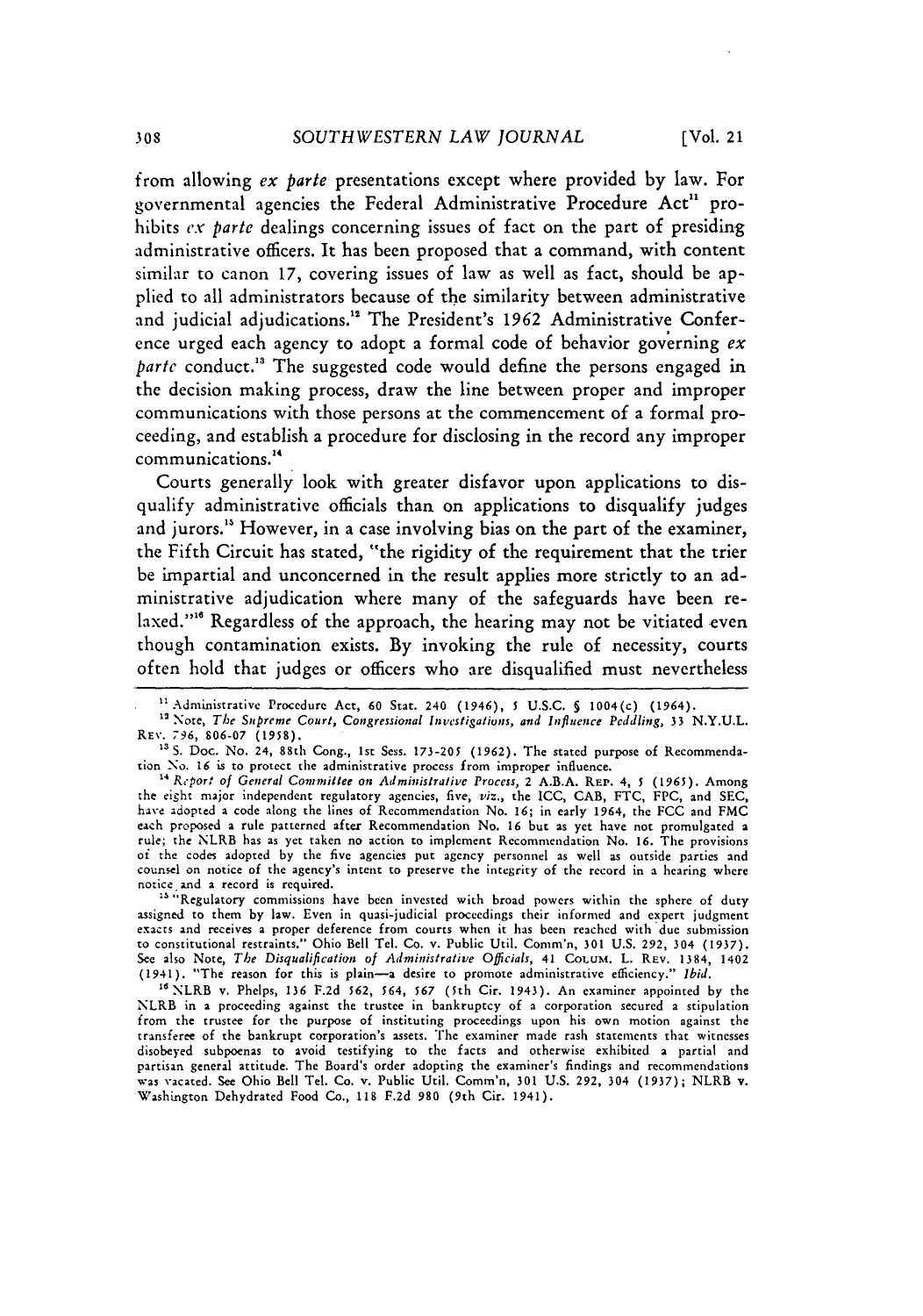**be** allowed to make decisions when no provision has been made for a substitute tribunal.<sup>17</sup>

*Disqualification for Bias and Interest* "The concept of 'bias' has a multiplicity of meanings which shade into each other but which must nevertheless be distinguished if problems of disqualification of deciding officers are to be solved."<sup>18</sup> Bias in the sense of prejudgment of adjudicative facts or of a predetermined point of view about issues of law or policy is not necessarily a ground for disqualification.<sup>19</sup> On the other hand, substantial personal bias or prejudice-an attitude of favoritism or animosity toward  $\hat{\textbf{a}}$  particular party—is ground for disqualification. $\textbf{^{20}}$  Also, when the first opinion concerning the adjudicative facts is not arrived at independently -for example where **ex** *parte* contacts are found to have existed as an influence, actual, or potential-further consideration of the claim of the party guilty of the *ex parte* maneuvering may be barred.<sup>21</sup>

<sup>17</sup> Evans v. Gore, 253 U.S. 245, 247-48 (1920). The premise of the rule of necessity is that jurisdiction of a pending case cannot be declined or renounced where a party is entitled by law to invoke it and where there is no other tribunal to which under the law he can go. The doctrine applies equally to state judges and to'federal and state administrative officers. 2 DAVIS, AdMINIS-TRATIVE LAW **§** 12.04, at 162 (1958). See FTC v. Cement Institute, 333 U.S. 683, 700-03 (1948); Loughran v. FTC, 143 **F.2d** 431, 433 (8th Cir. 1944). 2 DAVIS, ADMINISTRATIVE LAW § 12.06, at **170** (1958). "In invoking the rule of necessity, the courts should always determine whether in the circumstances the system of allowing decisions to be made **by** disqualified officers should be **held** to deny due process." *Ibid.*

'SSee 2 DAVIS, **ADMINISTRATIVE LAW §** 12.01, at **130** (1958); Note, *The Disqualification* of Administrative Officials, 41 COLUM. L. REV. 1348 (1941).

" It has been held that an examiner was not disqualified by having previously announced a position concerning an appraisal of particular facts which he had to appraise in an adjudication. NLRB v. Donnelly Garment Co., 330 U.S. 219 (1947). "Certainly it is not the rule of judicial<br>administration that, statutory requirements apart . . . a judge is disqualified from sitting in a<br>retrial because he was reversed trative agencies a stiffer rule, whereby examiners would "be disentitled to sit because they ruled strongly against a party in the first hearing." *Id.* at 236-37. 2 DAVIS, ADMINISTRATIVE LAW **§** 12.01, at 131 (1958). For cases supporting the proposition that strong conviction on questions of law and policy does not disqualify, see SEC v. R. A. Holmes & Co., 323 F.2d 284 (D.C. Cir. 1963); Wisconsin Tel. Co. v. Public Serv. Comm'n, 287 N.W. 122 (1939); Hudspeth v. State, **67** S.X.2d 191 (1933). "Not only have the legislative creators of agencies often sought escape from the bias of judges but they have often sought a particular bias in administrators." 2 DAVIS,<br>ADMINISTRATIVE LAW § 12.01, at 136 (1958). "The judge or administrator applying indefinite<br>statutory provisions ought to be *man,* Administrati'e Adjudication, *51* POL. Scl. Q. 383, *516* (1936). "The theoretically ideal administrator is one whose broad point of view is in general agreement with the policies he administers but who maintains sufficient balance to perceive and to avoid the degree of zeal which substantially impairs fairmindedness." 2 DAvIs, ADMINISTRATIVE LAW **§** 12.01, at 138 (1958).

2c2 **DAVIs,** ADMINISTRATIVE **LAW §** 12.06, at *169* (1958). See Amos Treat & Co. v. SEC, *306* F.2d *260* (D.C. Cir. 1962); Phillips v. SEC, 153 F.2d *27* (2d Cir. 1946). But *c.f.,* NLRB v. Pittsburg S.S. Co., 337 U.S. **656** (1921). The Court held that an examiner's finding witnesses for a company untrustworthy and those for a union reliable, without exception, was not sufficient grounds for impugning the integrity or competence of the examiner. Lower courts have quoted and followed the Supreme Court's language, but the holdings in some cases show that, depending on the circumstances, uniform rulings for one side may be the principal element in holding that an examiner should have been disqualified. See, Local 3, United Packinghouse Workers v. NLRB, 210 F.2d 325 (8th Cir.), cert. denied, 348 U.S. 822 (1954). 210 F.2d 325 (8th Cir.), *cert. denied*, 348 U.S. 822 (1954).<br><sup>21</sup> In a case involving misconduct on the part of applicants to the FCC for a permit to con-

struct a television station, it was stated that "surreptitious efforts to influence an official charged with the duty of deciding contested issues upon an open record in accord wih basic principles of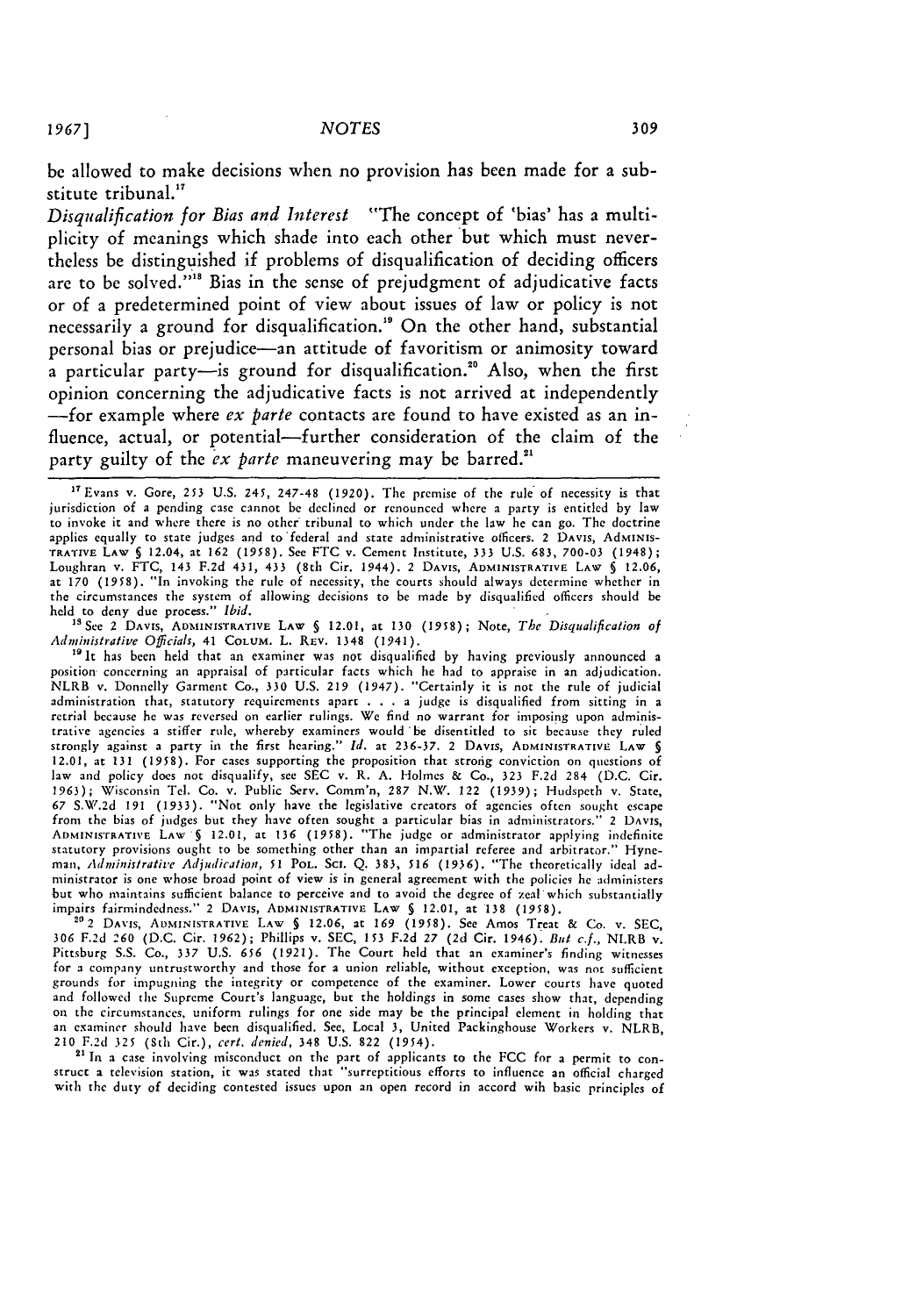**A** direct and substantial pecuniary interest is ordinarily held to disqualify an officer from participation in an adjudication.<sup>22</sup> Other kinds of interest, although more subtle than direct pecuniary interests, may also come within the ancient injunction that "no man shall **be** a judge in his own cause."<sup>23</sup> Congressional control over tenure and salary of administrative officials inherently gives rise to this more subtle type of interest, as administrative adjudicators may stand to lose personally **by** deciding cases contrary to the "intent of Congress." Administrators may feel constrained to comply with their "bosses' **"** suggestions, just as politicians must com**ply** with the wishes of their constituents if they desire to retain their position. Also, agency members may consider failure to cooperate with congressmen who are members of their parent committee, or who are on appropriations committees, detrimental to the agency itself. Such a belief might tend to create a "desire to please" for the sake of the agency on the part of properly zealous administrators.<sup>24</sup> Thus, attempts by congressmen

**222** DAVIS, ADMINISTRATIVE **LAW § 12.03,** at 154 **(1958).** In Tumey v. Ohio, **273** U.S. **510 (1927),** it was held that where defendants accused of violating the prohibition laws were tried before an official (mayor) who was allowed to retain, as his own compensation, costs assessed against defendants who were convicted, but who received nothing if the defendants were not convicted, due process of law was violated. But it has been held not to violate due process for an administrative official to assess benefits and burdens in a case where he owns land to be assessed. Hibbon v. Smith, 191 U.S. **310 (1903);** Lent v. Tillson, 140 U.S. 316 (1891). **<sup>232</sup>**DAVIS, ADMINISTRATIVE **LAW S** 12.03, at **159 (1958).**

**24** On the other hand, the administrative agencies are established to aid in implementing congressional policies, and Congress has a duty to insure execution of the laws in accordance with its intent and purpose. **See notes** *19 supra* and **36** *infra.*

our jurisprudence, eat at the very heart of our system of government-due process, fair play, open proceedings, unbiased, uninfluenced decision. He who engages in such efforts in a contest before an administrative agency is fortunate if he loses no more than the matter involved in that proceeding." WKAT, Inc. v. FCC, **296** F.2d **375,** 383 (D.C. Cir. 1961). For more recent developments, see Camero v. United States, 345 F.2d **798** (Ct. **Cl. 1965)** (where the nature and degree of participation by the attorney representing the government in an advisory capacity before an Army grievance committee as to preparation of an opinion sent to the depot commander raised material issues of fact in relation to improper influence and precluded the granting of summary judgment); Jarrott v. Scrivener, 225 F. Supp. **827** (1964) (where three Board of Zoning Adjustment members of the District of Columbia, two of whom were subordinate government employees, were secretly informed that highly placed persons in government wanted the Board to grant a foreign government's application for exception to erect an embassy building in a residential zone, a fair hearing was denied and the favorable decision rendered void. A rehearing by a new board created for that purpose was ordered); SEC v. R. A. Holman & Co., 323 F.2d 2S4 (D.C. Cir. **1963)** (where an underwriter could not enjoin proceedings pending before the SEC relating to the issuance and sale of stock by claining the alleged disqualification of members of the Commission because of prior staff service. The underwriter was required to first exhaust its administrative remedies); Amos Treat & Co. v. SEC, **306** F.2d **260** (D.C. Cir. 1962) (holding that federal courts **had** jurisdiction, on due process grounds, to entertain **a** registrant's action to enjoin the SEC from prosecuting a revocation proceeding due to the allegation that persons who had participated in the investigation or prosecution had later, as members of the Commission, participated in the decision); Sangamon Valley Television Corp. v. United States, **269** F.2d 221 (D.C. Cir. **1959)** (private approaches to members of the FCC with respect to allocation of a television channel, a rule-making function, by parties interested therein vitiated Commission action). Even in these cases, however, if the litigants are not disqualified, the administrative body itself generally is allowed to rehear the case due to either the rule of necessity or a finding that the "minds of the Commissioners were not necessarily 'irrevocably closed'." See note 34 *infra,* and accompanying text.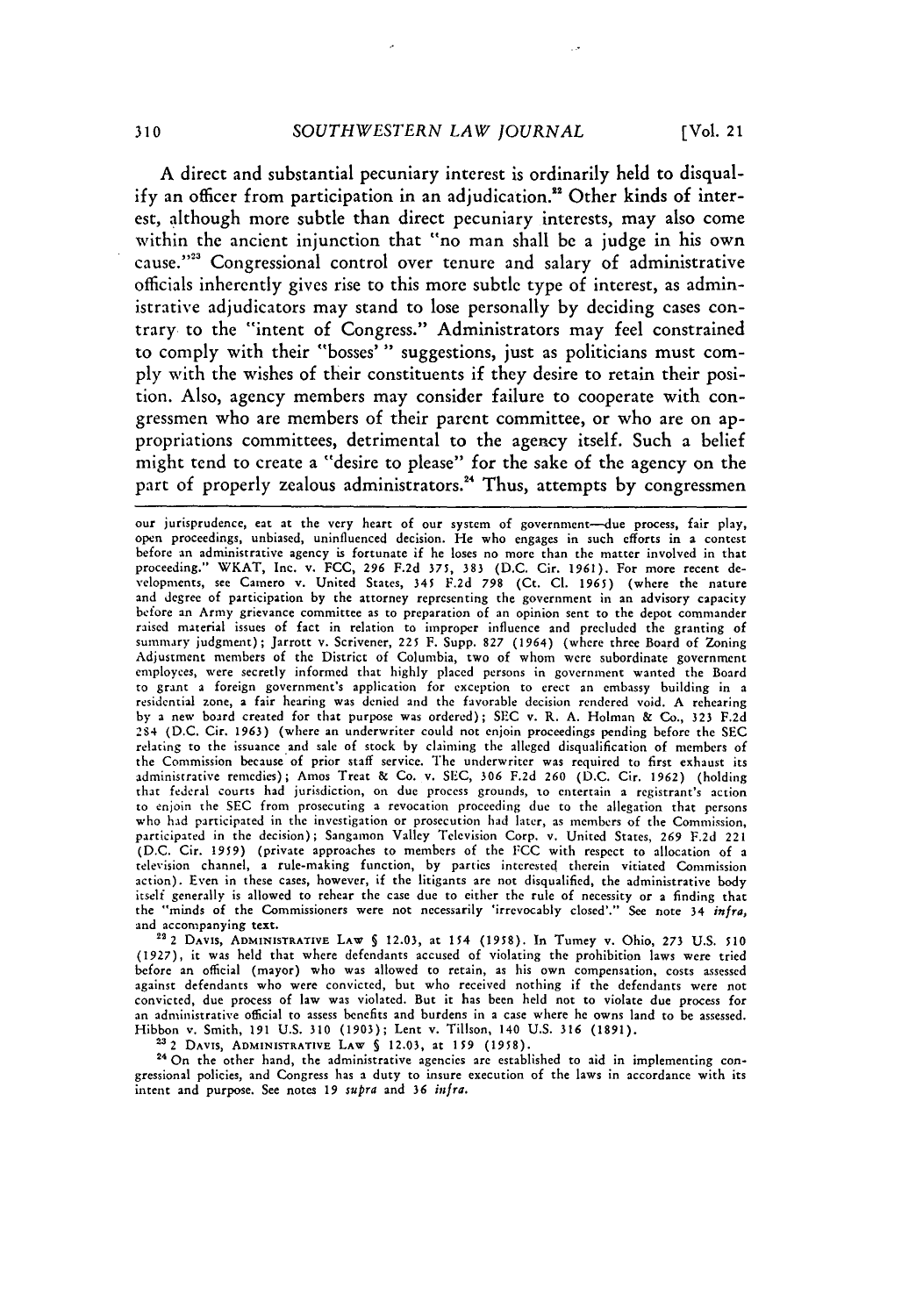to influence the decision of particular cases by off-the-record pressure generally have been condemned.<sup>25</sup> It has been stated that other practices, "such as questioning agency members in committee hearings as to their intentions in pending cases . . . ought equally to be condemned."<sup>28</sup>

### II. **PILLSBURY V.** FTC

The controlling issue on appeal was whether agency participation in a congressional subcommittee hearing, in which the agency's handling of a pending case was criticized, constituted a denial of due process to the private litigant. Pillsbury's complaint did not relate, as did the complaint in *FTC v. Cement Institute,"* to a fixed point of view about issues of law and fact existing prior to institution of suit by the FTC. The complaint was that congressional probing and criticizing, during the pendency of the *Pillsbury* proceedings, tended to and did establish a prejudicial point of view toward their particular case."8 The congressional hearings were held to constitute an improper intrusion into the adjudicatory processes of the Commission of such damaging character as to have required at least some of the members, in addition to the Chairman, to disqualify themselves."9 When Congress intervenes in the agency's judicial function, it was stated, the courts become concerned about the right of private litigants to a fair trial and with their right to the appearance of impartiality which cannot be maintained unless those who exercise the judicial function are free from powerful external influence.<sup>30</sup> The Senate subcommittee's subjecting an administrator to a searching examination as to how and why he reached his decision and criticizing him for reaching the "wrong" decision was held to sacrifice the "appearance of impartiality" which was Pillsbury's constitutional right.<sup>31</sup>

<sup>28</sup> The court made it clear that "the alleged interference . . . was not alleged improper influence behind closed doors but was rather interference in the nature of questions and statements made by members of two Senate and House subcommittees having responsibility for legislation dealing with antitrust matters. 354 F.2d at 954, 955. See note **10** *supra.* **<sup>29</sup>**See note 4 *supra.*

<sup>29</sup> See note 4 *supra*.<br><sup>30</sup> The court at this point cited *In re* Murchison, 349 U.S. 133 (1955), which held that a defendant is denied due process if he is tried for contempt before the same **judge** who presided at the contempt hearing; and Accardi v. Shaugnessy, 347 **U.S. 260** (1954), which held that dictation of the Board of Immigration Appeals' decision by the Attorney General would be a ground for judicial relief.

**31** The court stated that this sacrifice could not be offset by "some short-run notions regarding the congressional intent underlying an amendment to a statute, 'unfettered administration of which was committed by Congress to the Federal Trade Commission." Further, the court was not dissuaded by an argument that "such officials as members of the Federal Trade Commission are<br>sufficiently aware of the realities of governmental, not to say 'political,' life as to be able to<br>withstand such questioning. . shrug off such a procedural due process claim merely because the officials involved should be able to discount what is said and to disregard the force of the intrusion into the adjudicatory process." 354 **F.2d** at 964.

19671

<sup>&</sup>lt;sup>25</sup> FRIENDLY, FEDERAL ADMINISTRATIVE AGENCIES 168 (1962).

<sup>&</sup>lt;sup>26</sup> *Id.* at 169.

**<sup>27</sup>FTC** v. Cement Institute, 333 U.S. **683** (1948).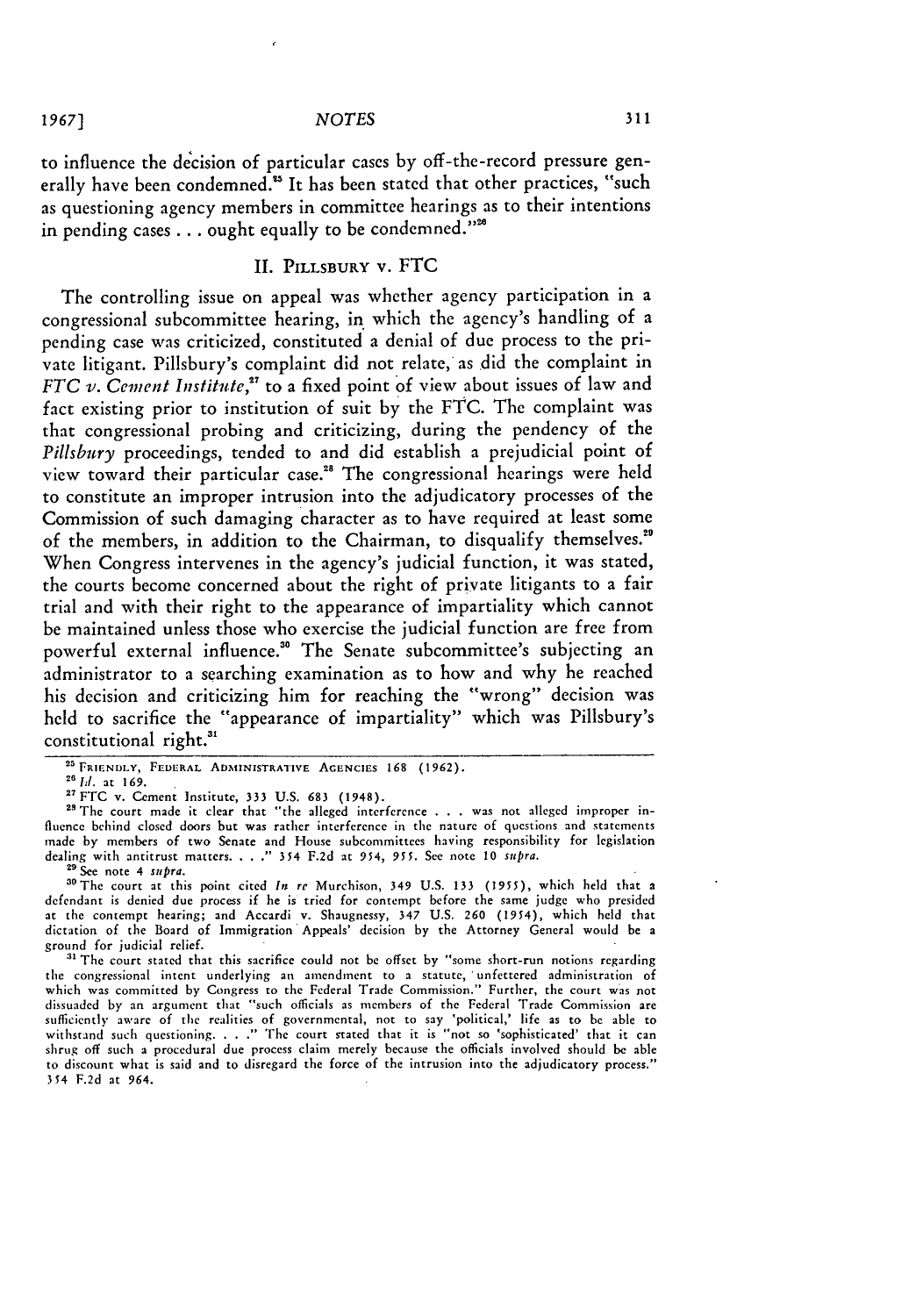*Cement<sup>32</sup>* was cited to show the Supreme Court's reluctance to disqualify members of the FTC for bias or prejudice,<sup>33</sup> but it was distinguished because the affirmance there was based largely on grounds of necessity.<sup>34</sup> It was felt that the reasoning of *Cement* would apply in *Pillsbury* only if the alternative to affirming the order was a judgment prohibiting consideration and decision **by** the Commission for all time. The court then **held** that the Commission was not disqualified permanently to decide the case because passage of time and changes in personnel would insulate sufficiently the present commissioners from any outward affect from the **1955** congressional hearings.<sup>35</sup>

The court also exhibited a protective attitude toward the agency. While the propriety of a commission to set forth policy statements or interpretative rules pursuant to its legislative rulemaking power was conceded, it was considered improper for a congressional committee to seek statements of official position relative to a pending case and to berate the agency if, in the committee's opinion, it is failing to adhere to the "intent of Con-

**683** (1948). **a** The court commented that bias and prejudice is a somewhat different basis than that urged by Pillsbury. Actually, the ground for complaint was improper influence **of** the adjudicatory process via *ex parte* contacts. The objectional aspect of *ex pare* contacts is that they tend to give rise to disqualifying "bias or prejudice" or to "sacrifice the appearance of impartiality" as the court stated. This is especially true when a party with inherent power over the adjudicatory body is involved. See text accompanying notes 24 and **25** *supra.* 14333 U.S. at 700. Strict necessity was not shown by the facts. The Supreme Court *assumed*

that "such an opinion had been formed by the entire membership of the Commission as a result of its prior official investigation." Ibid. The Court pointed out that the minds of the commissioners were not necessarily "irrevocably closed" and that "judges frequently try the same case more than once and decide identical issues each time although these issues involve questions both of law and fact," and that the "Commission cannot possibly be under stronger constitutional compulsion in this respect than a court." *Id.* at 703.

<sup>35</sup> See note 4 *supra*. The court observed that of the four commissioners who actually participated in the final **1960** *Pillsbury* decision, two, Secrest and Kintner, were "substantially exposed to whatever 'interference' was embodied in the hearings" and one, Kern, "was at least indirectly 'affected' by reason of his FTC status in 1955 as Secrest's assistant." The court drew an analogy with the generally accepted principle enunciated'by the Supreme Court in United States v. Morgan, 313 U.S. 409 (1941), that the questioning of a judge as to his judicial process "would be destructive of judicial responsibility." *Id.* at 422. Of the remaining two commissioners in 1960 found to be free of any "outward effect" from the **1955** hearings, one, Commissioner Mills, did not participate in the final *Pillsbury* decision because he had not heard the oral argument, and the other, Commissioner Anderson, had no apparent connection with the **1985** hearings. Whether or not particular commissioners are "insulated" from disqualifying influence is apparently a matter of degree. The court easily could have gone beneath the surface and found these two commissioners "affected." It would then have been faced with the question of whether or not to apply the rule of necessity to uphold the Commission's decision despite the improper influence, or to reverse the decision if the interference constituted a violation of due process of law and to dismiss the action if no competent tribunal was available to retry the case. See note **17** *supra.* Actually, on remand, the fifteen-year-old case was dismissed because the FTC believed another round of evidence taking would be necessary even under the per se doctrine. Pillsbury Mills, Inc., 3 TRADE REo. REP. 17,484 (Final Order, March 28, 1966).

**<sup>32</sup>**In Cement, the Commission, *prior to* instituting *suit,* had made reports to Congress expressing its opinion that the multiple basing-point delivered-price system was a violation of the Sherman Act. The Commission subsequently issued a cease and desist order prohibiting use of such a system in the selling of cement. The Court rejected the defendant's contention that the Commission was disqualified due to bias because it had prejudged the issues. FTC v. Cement Institute, 333 U.S.